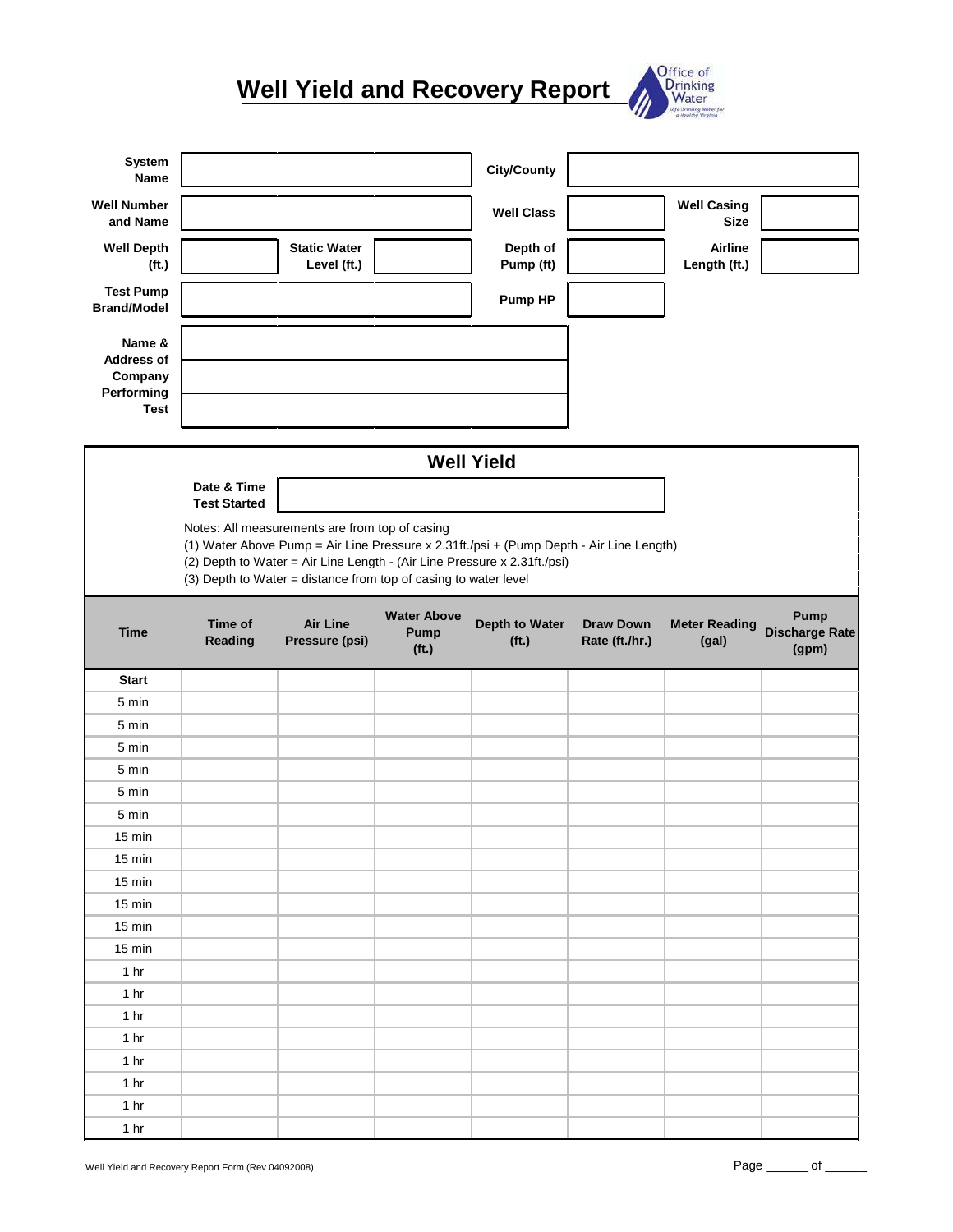| Well Yield (cont.) |                    |                                   |                                                 |                                     |                                    |                               |                                 |
|--------------------|--------------------|-----------------------------------|-------------------------------------------------|-------------------------------------|------------------------------------|-------------------------------|---------------------------------|
| <b>Time</b>        | Time of<br>Reading | <b>Air Line</b><br>Pressure (psi) | <b>Water Above</b><br>Pump<br>(f <sub>t</sub> ) | Depth to Water<br>(f <sup>t</sup> ) | <b>Draw Down</b><br>Rate (ft./hr.) | <b>Meter Reading</b><br>(gal) | Pump<br>Discharge Rate<br>(gpm) |
| 1 <sub>hr</sub>    |                    |                                   |                                                 |                                     |                                    |                               |                                 |
| 1 <sub>hr</sub>    |                    |                                   |                                                 |                                     |                                    |                               |                                 |
| 1 <sub>hr</sub>    |                    |                                   |                                                 |                                     |                                    |                               |                                 |
| 1 <sub>hr</sub>    |                    |                                   |                                                 |                                     |                                    |                               |                                 |
| 1 <sub>hr</sub>    |                    |                                   |                                                 |                                     |                                    |                               |                                 |
| 1 <sub>hr</sub>    |                    |                                   |                                                 |                                     |                                    |                               |                                 |
| 1 <sub>hr</sub>    |                    |                                   |                                                 |                                     |                                    |                               |                                 |
| 1 <sub>hr</sub>    |                    |                                   |                                                 |                                     |                                    |                               |                                 |
| 1 <sub>hr</sub>    |                    |                                   |                                                 |                                     |                                    |                               |                                 |
| 1 <sub>hr</sub>    |                    |                                   |                                                 |                                     |                                    |                               |                                 |
| 1 <sub>hr</sub>    |                    |                                   |                                                 |                                     |                                    |                               |                                 |
| 1 <sub>hr</sub>    |                    |                                   |                                                 |                                     |                                    |                               |                                 |
| 1 <sub>hr</sub>    |                    |                                   |                                                 |                                     |                                    |                               |                                 |
| 1 <sub>hr</sub>    |                    |                                   |                                                 |                                     |                                    |                               |                                 |
| 1 <sub>hr</sub>    |                    |                                   |                                                 |                                     |                                    |                               |                                 |
| 1 <sub>hr</sub>    |                    |                                   |                                                 |                                     |                                    |                               |                                 |
| 1 <sub>hr</sub>    |                    |                                   |                                                 |                                     |                                    |                               |                                 |
| 1 <sub>hr</sub>    |                    |                                   |                                                 |                                     |                                    |                               |                                 |
| 1 <sub>hr</sub>    |                    |                                   |                                                 |                                     |                                    |                               |                                 |
| 1 <sub>hr</sub>    |                    |                                   |                                                 |                                     |                                    |                               |                                 |
| 1 <sub>hr</sub>    |                    |                                   |                                                 |                                     |                                    |                               |                                 |
| 1 <sub>hr</sub>    |                    |                                   |                                                 |                                     |                                    |                               |                                 |
| 1 <sub>hr</sub>    |                    |                                   |                                                 |                                     |                                    |                               |                                 |
| 1 <sub>hr</sub>    |                    |                                   |                                                 |                                     |                                    |                               |                                 |
| 1 <sub>hr</sub>    |                    |                                   |                                                 |                                     |                                    |                               |                                 |
| 1 <sub>hr</sub>    |                    |                                   |                                                 |                                     |                                    |                               |                                 |
| 1 <sub>hr</sub>    |                    |                                   |                                                 |                                     |                                    |                               |                                 |
| 1 <sub>hr</sub>    |                    |                                   |                                                 |                                     |                                    |                               |                                 |
| 1 <sub>hr</sub>    |                    |                                   |                                                 |                                     |                                    |                               |                                 |
| 1 <sub>hr</sub>    |                    |                                   |                                                 |                                     |                                    |                               |                                 |
| 1 <sub>hr</sub>    |                    |                                   |                                                 |                                     |                                    |                               |                                 |
| 1 <sub>hr</sub>    |                    |                                   |                                                 |                                     |                                    |                               |                                 |
| 1 <sub>hr</sub>    |                    |                                   |                                                 |                                     |                                    |                               |                                 |
| 1 <sub>hr</sub>    |                    |                                   |                                                 |                                     |                                    |                               |                                 |
| 1 <sub>hr</sub>    |                    |                                   |                                                 |                                     |                                    |                               |                                 |
| 1 <sub>hr</sub>    |                    |                                   |                                                 |                                     |                                    |                               |                                 |
| 1 <sub>hr</sub>    |                    |                                   |                                                 |                                     |                                    |                               |                                 |
| 1 <sub>hr</sub>    |                    |                                   |                                                 |                                     |                                    |                               |                                 |

Well Yield table is designed for a 48-hour test. Copy or print additional pages as needed.